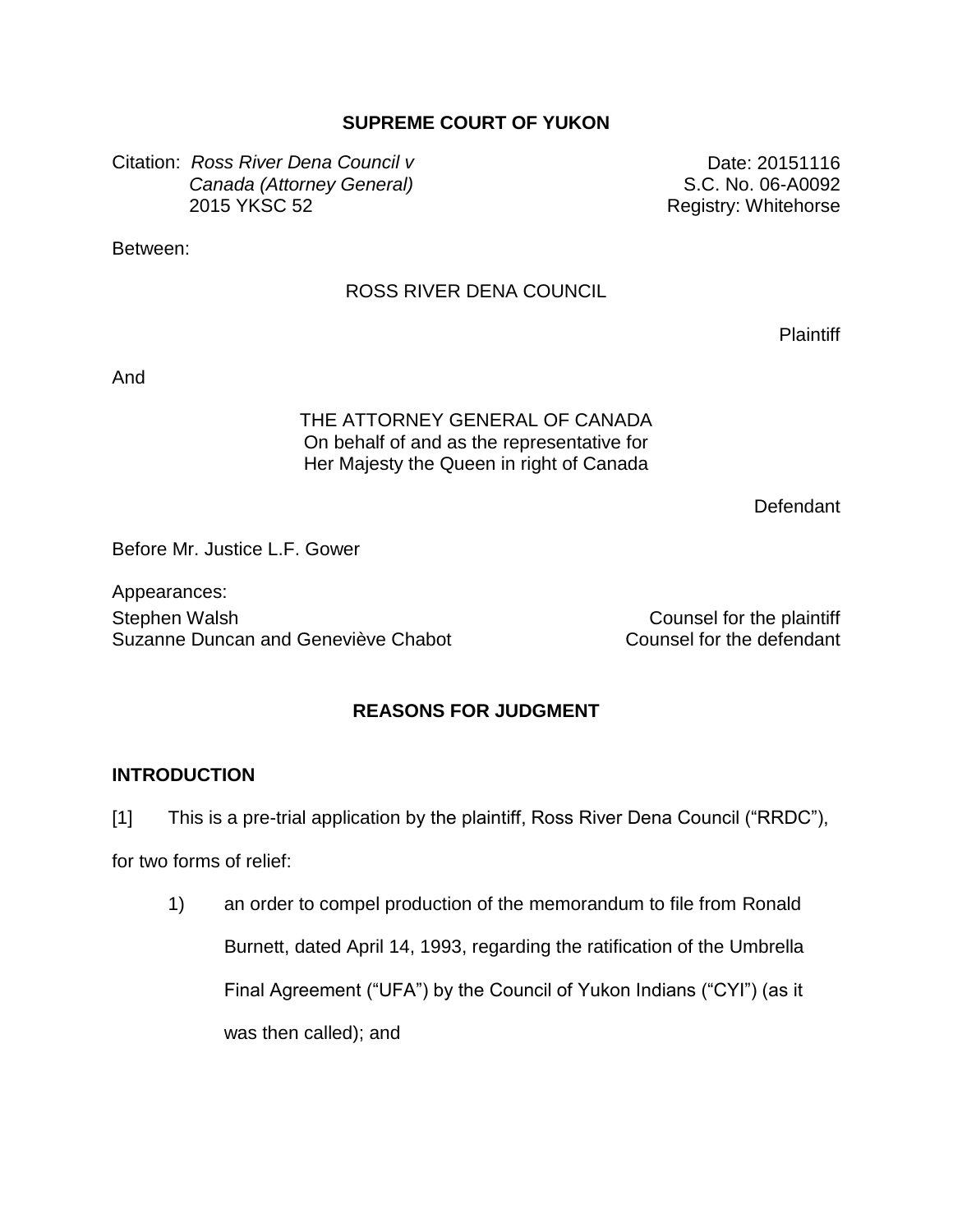2) an order allowing RRDC to conduct an oral examination of Ms. Shari Borgford on affidavits she swore on behalf of the defendant, the Attorney General of Canada ("Canada"), in response to RRDC's interrogatories.

[2] Canada objects to the production of the Burnett memo on the basis of solicitorclient privilege. However, it agrees to the examination of Ms. Borgford, but only on terms, which I will come to below.

## **LAW and ANALYSIS**

## *Production of the Burnett memo*

[3] Despite arguments to the contrary in his initial written outline, RRDC's counsel fairly conceded at the hearing of this application that the Burnett memo meets the three criteria for establishing that it is subject to solicitor-client privilege, namely:

- 1) it is a communication between solicitor and client;
- 2) it entails the seeking or giving of legal advice; and
- 3) it was intended to be confidential.

See *Pritchard v. Ontario (Human Rights Commission)*, 2004 SCC 31, at para. 15.

[4] However, it was not until his reply outline on this application that RRDC's counsel raised the argument that the honour of the Crown must trump solicitor-client privilege, where the two doctrines are clearly pitted against each other. He says this is because the honour of the Crown is a constitutional principle, whereas solicitor-client privilege is a common law doctrine, and thus the latter must yield to the former. Counsel candidly acknowledged that he is unaware of any authorities in support of this argument.

[5] RRDC's counsel also made the following submission in his reply outline:

… [Canada] would have this Court accept the novel proposition that, on the facts of the case at hand, the law of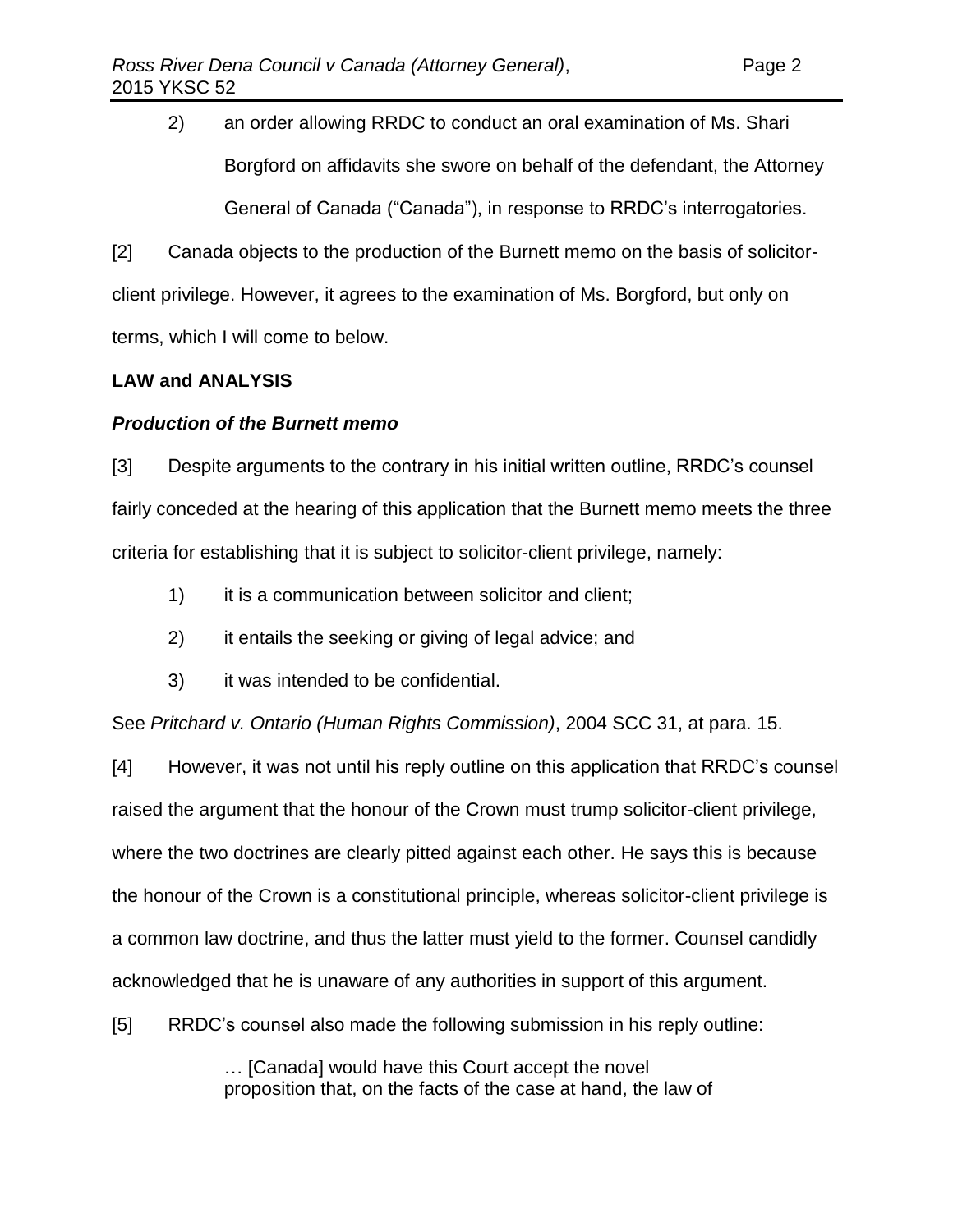privilege in Canada permits the Crown to hide behind the doctrine of solicitor client privilege so as to prevent disclosure of evidence of dishonourable conduct on the part of Crown officials (including, lamentably, several of the Crown's lawyers) with respect to the alleged ratification of the UFA…

[6] Canada's position is that solicitor-client privilege is a fundamental cornerstone of

our system of justice, which is subject to only a few clearly prescribed exceptions, not

including the honour of the Crown. These are set out in *The Law of Privilege in Canada*,

Vol. 2, authored by R.W. Hubbard, S. Magotiaux, and S.M. Duncan<sup>1</sup> (2015: Thomson

Reuters Canada Limited), at p. 11-39:

Courts have repeatedly stated that communications subject to solicitor-client privilege should only yield in the most clearly defined circumstances. Although the privilege is not absolute, it must be treated as close to absolute as possible, to ensure public confidence and to retain relevance.

In *Smith v. Jones*, [1999] the Supreme Court noted that the decision to exclude evidence because it was protected by solicitor-client privilege is a policy decision. However, the court went on to note that other societal values must prevail in some circumstances. These circumstances formed the exceptions to solicitor-client privilege. They are not foreclosed and may be expanded in the future.

The current exceptions to the exclusion of evidence through solicitor-client privilege are:

- where the information subject to privilege may prevent an accused person from defending him or herself fully, that is, where the innocence of the accused is at stake;
- where the communications between solicitor and client are criminal communications;
- where the safety of members of the public is at risk and a breach of solicitor-client privilege may prevent harm. (my emphasis)

 $\overline{a}$  $<sup>1</sup>$  One of Canada's counsel in this matter.</sup>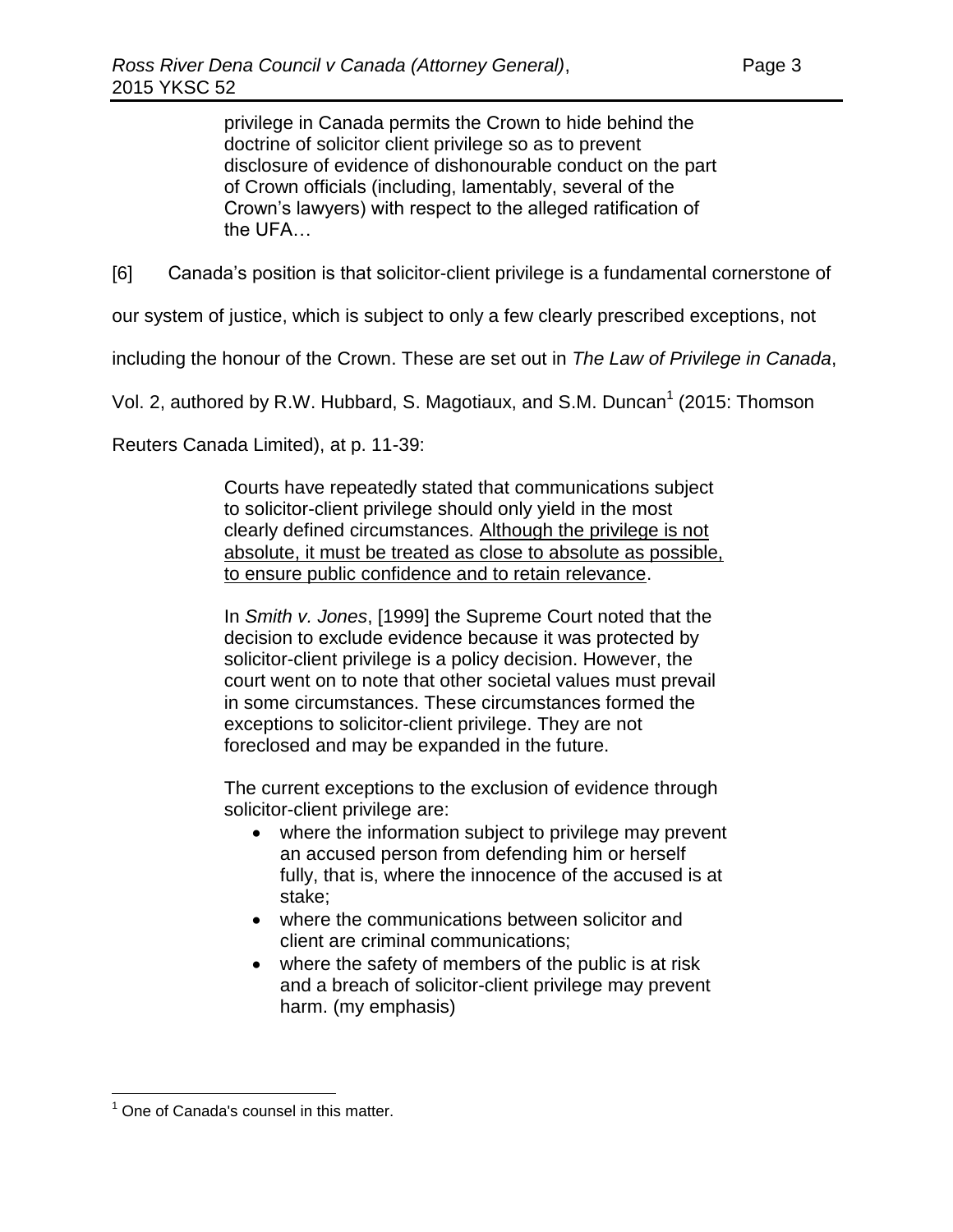[7] The phrase "as close to absolute as possible" comes from the Supreme Court of

Canada decision in *R. v. McClure*, 2001 SCC 14. At paras. 31 and 32 of that case,

Major J., speaking for the Court, began his discussion of the rationale of solicitor-client

privilege by noting that it "commands a unique status within " and is "fundamentally

important" to our judicial system. He then went on to discuss the scope of the privilege:

34 Despite its importance, solicitor-client privilege is not absolute. It is subject to exceptions in certain circumstances. *Jones*, *supra*, examined whether the privilege should be displaced in the interest of protecting the safety of the public …

…

35 However, solicitor-client privilege must be as close to absolute as possible to ensure public confidence and retain relevance. As such, it will only yield in certain clearly defined circumstances, and does not involve a balancing of interests on a case-by-case basis.

[8] Major J. continued with this theme in concluding:

61 The difficulties described in successfully overcoming solicitor-client privilege illustrate the importance and solemnity attached to it. As described earlier, it is a cornerstone of our judicial system and any impediment to open candid and confidential discussion between lawyers and their clients will be rare and reluctantly imposed. (my emphasis)

[9] In 2004, Major J. again spoke for the Supreme Court in *Pritchard,* cited above*,*

stating that the scope of the privilege is "broad and all-encompassing" and that it should

only be set aside in the most unusual circumstances:

16 Generally, solicitor-client privilege will apply as long as the communication falls within the usual and ordinary scope of the professional relationship. The privilege, once established, is considerably broad and all-encompassing. …

17 As stated in *R. v. McClure*, [\[2001\] 1 S.C.R. 445,](http://www.lexisnexis.com/ca/legal/search/runRemoteLink.do?A=0.23264909444324744&bct=A&service=citation&risb=21_T22990839101&langcountry=CA&linkInfo=F%23CA%23SCR%23vol%251%25sel1%252001%25page%25445%25year%252001%25sel2%251%25) [2001](http://www.lexisnexis.com/ca/legal/search/runRemoteLink.do?A=0.05461758281216089&bct=A&service=citation&risb=21_T22990839101&langcountry=CA&linkInfo=F%23CA%23SCC%23sel1%252001%25year%252001%25decisiondate%252001%25onum%2514%25)  [SCC 14,](http://www.lexisnexis.com/ca/legal/search/runRemoteLink.do?A=0.05461758281216089&bct=A&service=citation&risb=21_T22990839101&langcountry=CA&linkInfo=F%23CA%23SCC%23sel1%252001%25year%252001%25decisiondate%252001%25onum%2514%25) at para. 2: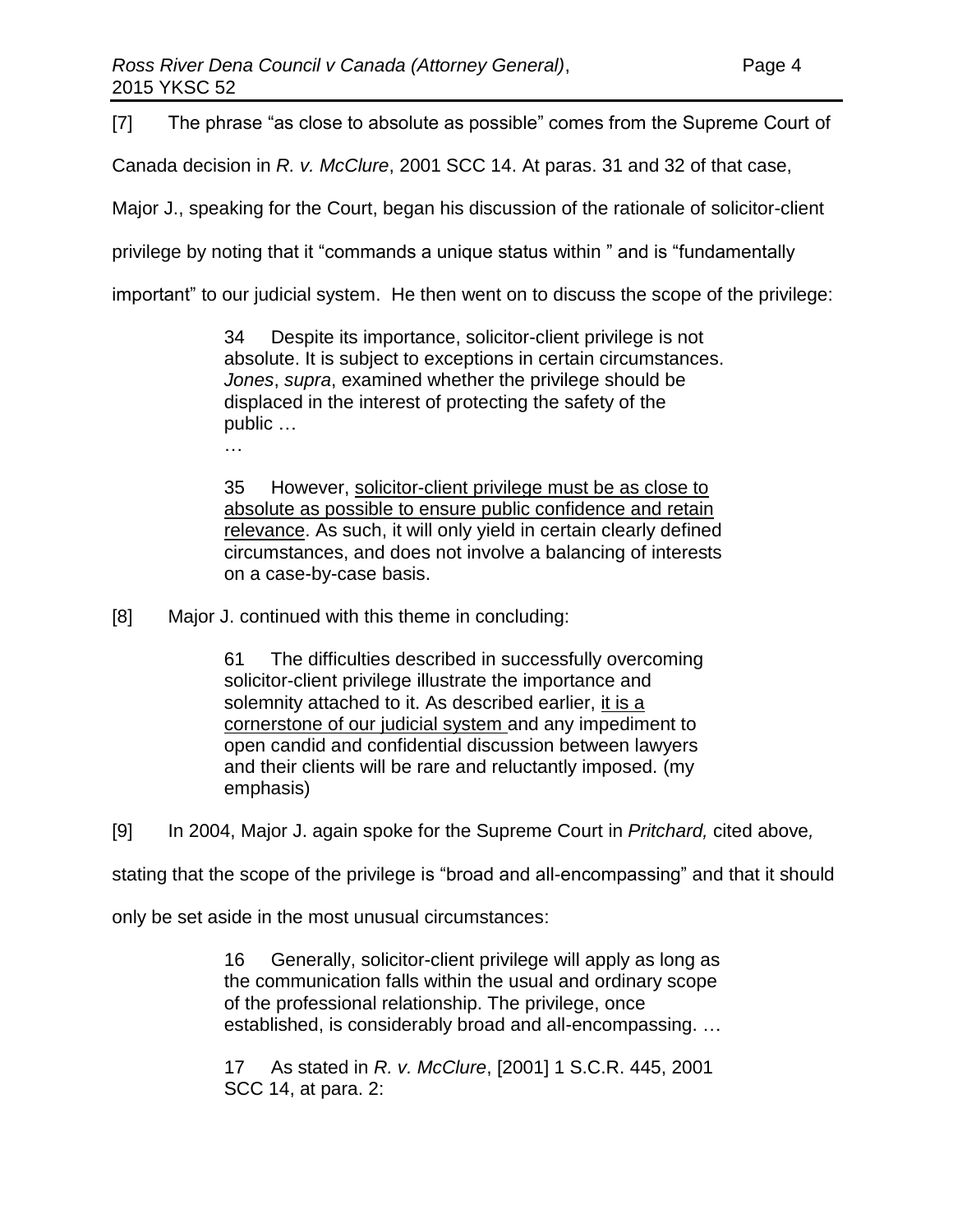Solicitor-client privilege describes the privilege that exists between a client and his or her lawyer. This privilege is fundamental to the justice system in Canada. The law is a complex web of interests, relationships and rules. The integrity of the administration of justice depends upon the unique role of the solicitor who provides legal advice to clients within this complex system. At the heart of this privilege lies the concept that people must be able to speak candidly with their lawyers and so enable their interests to be fully represented.

The privilege is jealously guarded and should only be set aside in the most unusual circumstances, such as a genuine risk of wrongful conviction [the innocence at stake exception].

18 In *Lavallee, Rackel & Heintz v. Canada (Attorney General)*, [\[2002\] 3 S.C.R. 209,](http://www.lexisnexis.com/ca/legal/search/runRemoteLink.do?A=0.7791289937433324&bct=A&service=citation&risb=21_T22990839101&langcountry=CA&linkInfo=F%23CA%23SCR%23vol%253%25sel1%252002%25page%25209%25year%252002%25sel2%253%25) [2002 SCC 61,](http://www.lexisnexis.com/ca/legal/search/runRemoteLink.do?A=0.838582989011068&bct=A&service=citation&risb=21_T22990839101&langcountry=CA&linkInfo=F%23CA%23SCC%23sel1%252002%25year%252002%25decisiondate%252002%25onum%2561%25) this Court confirmed that the privilege must be nearly absolute and that exceptions to it will be rare… (my emphasis)

[10] Major J. then went on to discuss the applicability of solicitor-client privilege in the

context of government lawyers giving advice to government client departments:

19 Solicitor-client privilege has been held to arise when inhouse government lawyers provide legal advice to their client, a government agency: see *R. v. Campbell*, [\[1999\] 1](http://www.lexisnexis.com/ca/legal/search/runRemoteLink.do?A=0.49879134757312404&bct=A&service=citation&risb=21_T22990839101&langcountry=CA&linkInfo=F%23CA%23SCR%23vol%251%25sel1%251999%25page%25565%25year%251999%25sel2%251%25)  [S.C.R. 565,](http://www.lexisnexis.com/ca/legal/search/runRemoteLink.do?A=0.49879134757312404&bct=A&service=citation&risb=21_T22990839101&langcountry=CA&linkInfo=F%23CA%23SCR%23vol%251%25sel1%251999%25page%25565%25year%251999%25sel2%251%25) at para. 49. In *Campbell*, the appellant police officers sought access to the legal advice provided to the RCMP by the Department of Justice and on which the RCMP claimed to have placed good faith reliance. In identifying solicitor-client privilege as it applies to government lawyers, Binnie J. compared the function of public lawyers in government agencies with corporate inhouse counsel. He explained that where government lawyers give legal advice to a "client department" that traditionally would engage solicitor-client privilege, and the privilege would apply. However, like corporate lawyers who also may give advice in an executive or non-legal capacity, where government lawyers give policy advice outside the realm of their legal responsibilities, such advice is not protected by the privilege. (my emphasis)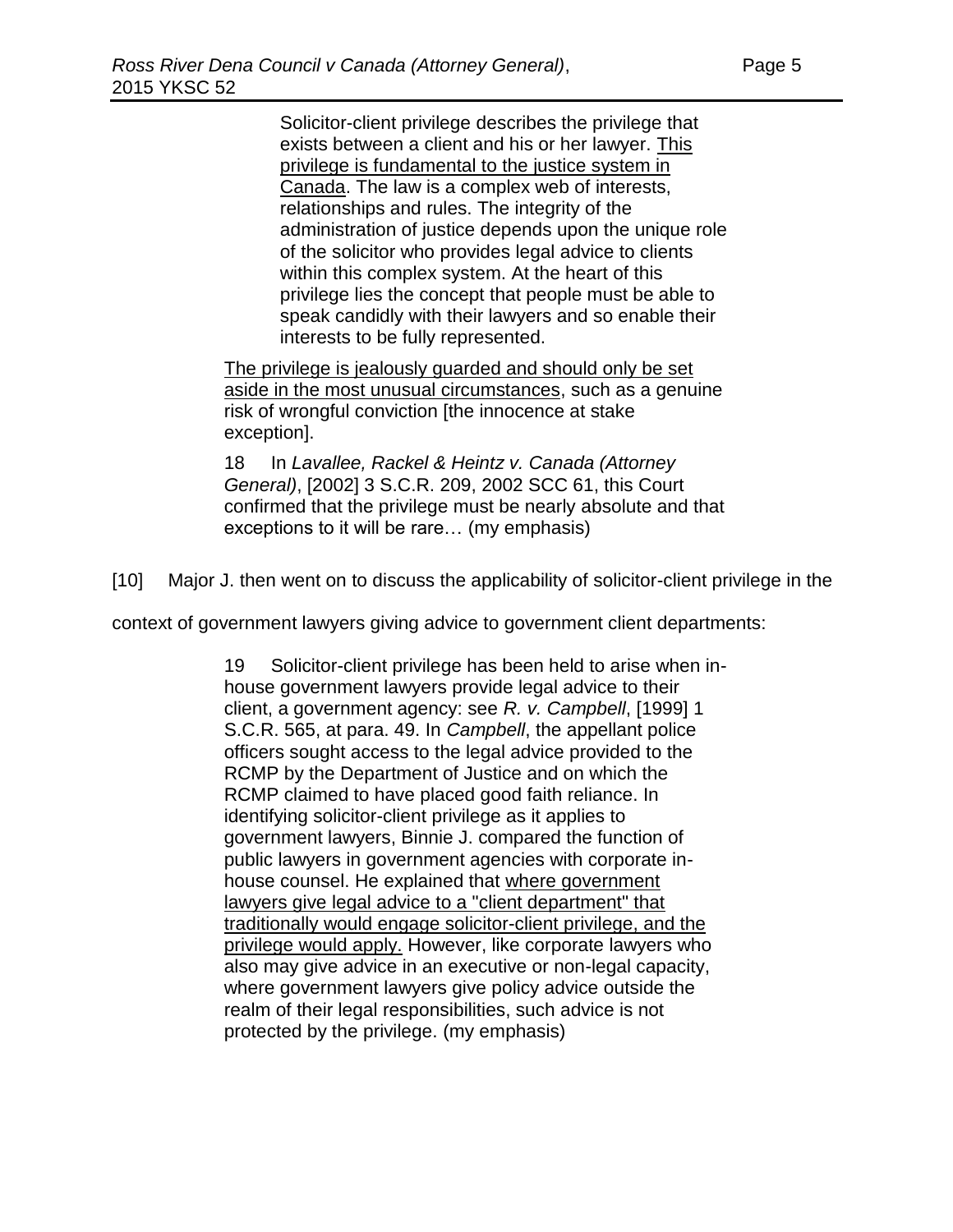[11] As I noted above, RRDC's counsel fairly concedes on this application that the Burnett memo meets the three criteria for establishing that it is subject, at least initially, to solicitor-client privilege.

[12] Once a document is determined to be subject to solicitor-client privilege, it is presumptively inadmissible: *Charkaoui (Re),* 2009 FC 546, at para. 46.

[13] In *Bre-X Minerals Ltd. (Trustee of) v. Verchere*, 2001 ABCA 255, the trustee in bankruptcy for Bre-X, the bankrupt, appealed an order refusing to declare that the trustee had the authority to waive solicitor-client privilege on behalf of Bre-X. The first issue on the appeal was whether the trustee had the right to obtain documents protected by solicitor-client privilege and/or the power to waive that privilege for the bankrupt. The second issue was whether this was an occasion justifying an exception to the privilege. Conrad J.A., speaking for the majority of the Alberta Court of Appeal, concluded that solicitor-client privilege is the privilege of the bankrupt and "must be zealously protected" (para. 3). Further, while the privilege is not absolute, the trustee had failed to demonstrate any basis for a court sanctioned exception. In concluding on this point, Conrad J.A. stated:

> 49 … [W]hat interests will override solicitor-client privilege? In short, very, very few interests are more important than those protected by this privilege. The almost absolute nature of solicitor-client privilege was reiterated in the recent case of *R. v. McClure* [\(2001\), 195 D.L.R. \(4th\)](http://www.lexisnexis.com/ca/legal/search/runRemoteLink.do?A=0.20462384737934702&bct=A&service=citation&risb=21_T22997076739&langcountry=CA&linkInfo=F%23CA%23DLR4%23vol%25195%25sel1%252001%25page%25513%25year%252001%25sel2%25195%25decisiondate%252001%25)  [513](http://www.lexisnexis.com/ca/legal/search/runRemoteLink.do?A=0.20462384737934702&bct=A&service=citation&risb=21_T22997076739&langcountry=CA&linkInfo=F%23CA%23DLR4%23vol%25195%25sel1%252001%25page%25513%25year%252001%25sel2%25195%25decisiondate%252001%25) (S.C.C.). …

…

51 In my view, the Supreme Court's recent decision in *McClure* narrows the exceptions to solicitor-client privilege significantly, particularly given that court's criticism of caseby-case assessment of requests to set aside privilege. The Trustee, however, argues that exceptions may arise on a case-by-case basis where a principled basis for waiver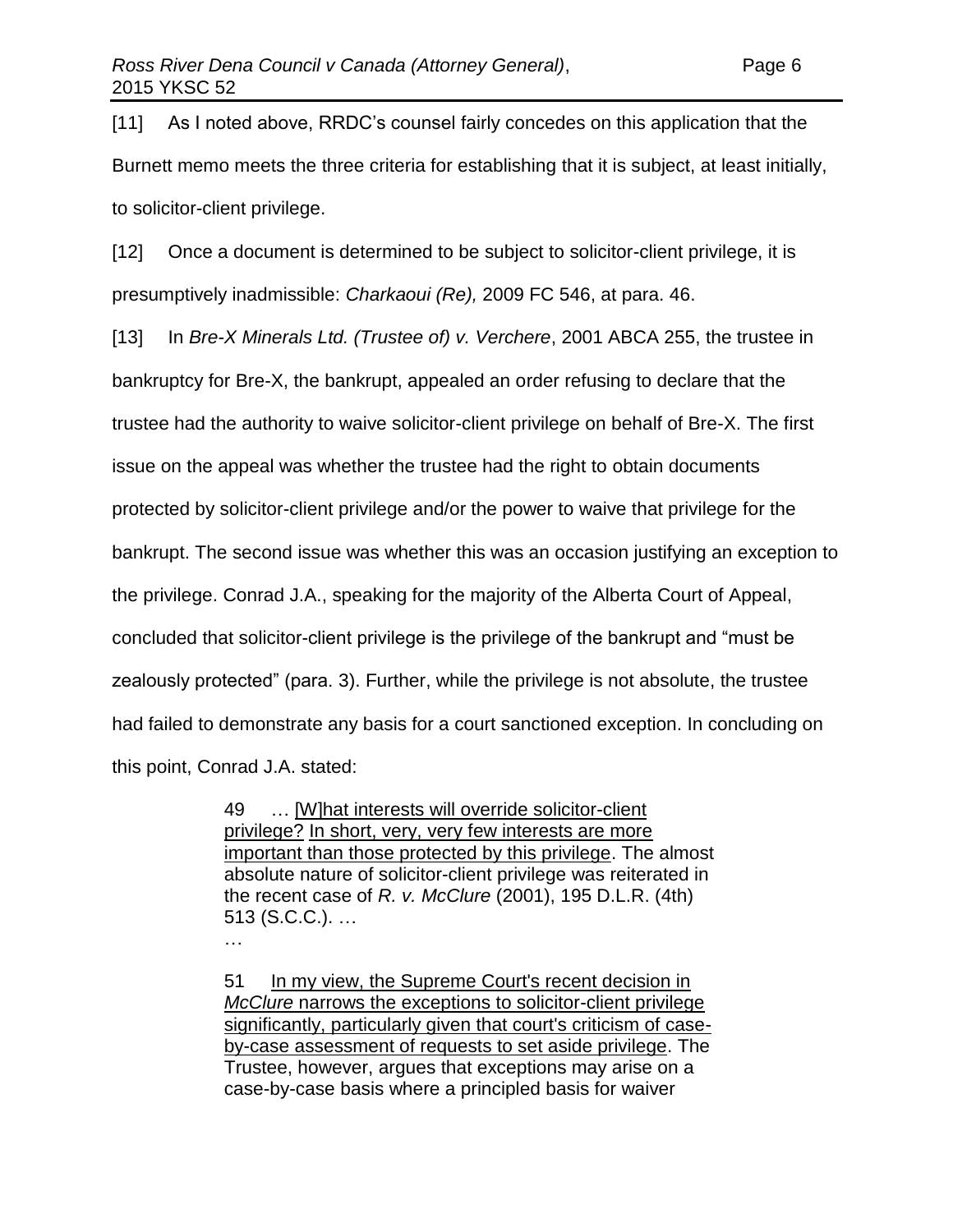exists. Even if principled exceptions were permissible on a case-by-case basis, the Trustee has not demonstrated that the facts of this case merit any exception…

52 In short, no overriding rationale for disclosure exists in the within action. There is simply no pressing objective that, in principle, surpasses in importance the interests protected by solicitor-client privilege, and thus no principled exception is justified. … (my emphasis)

[14] In *Stoney Band v. Canada*, [2005] 2 C.N.L.R. 371, the plaintiff First Nations band commenced an action in 1988 alleging improprieties in the transfer of its reserve lands. However, the band advised the Federal Court that it did not intend to pursue the action, as it was proceeding through a specific land claims process. In 2003, the Court initiated a status review of the action. This eventually led to a chambers judge reviewing the matter and holding that the conduct of the Crown (failing to uphold the honour of the Crown) was a relevant consideration on the status review. The Federal Court of Appeal allowed the appeal from that decision holding that the honour of the Crown does not apply to litigation conduct of the Crown. Rothstein J.A., as he then was, wrote for the Court. Similar to the situation in the case at bar, he observed that the chambers judge cited no supporting authorities when he applied the principle of the honour of the Crown to the litigation conduct of the Crown (para.19). In concluding on this point, Rothstein J.A. stated:

> 21 The circumstances in which the honour of the Crown principle has so far been applied by the Supreme Court of Canada have not included its application to ordinary litigation conduct of the Crown. I have considerable difficulty with the arguments made by the Stoney Band for its application of this principle to such conduct.

> 22 In litigation, the Crown does not exercise discretionary control over its Aboriginal adversary. It is therefore difficult to identify a fiduciary duty owed by the Crown to its adversary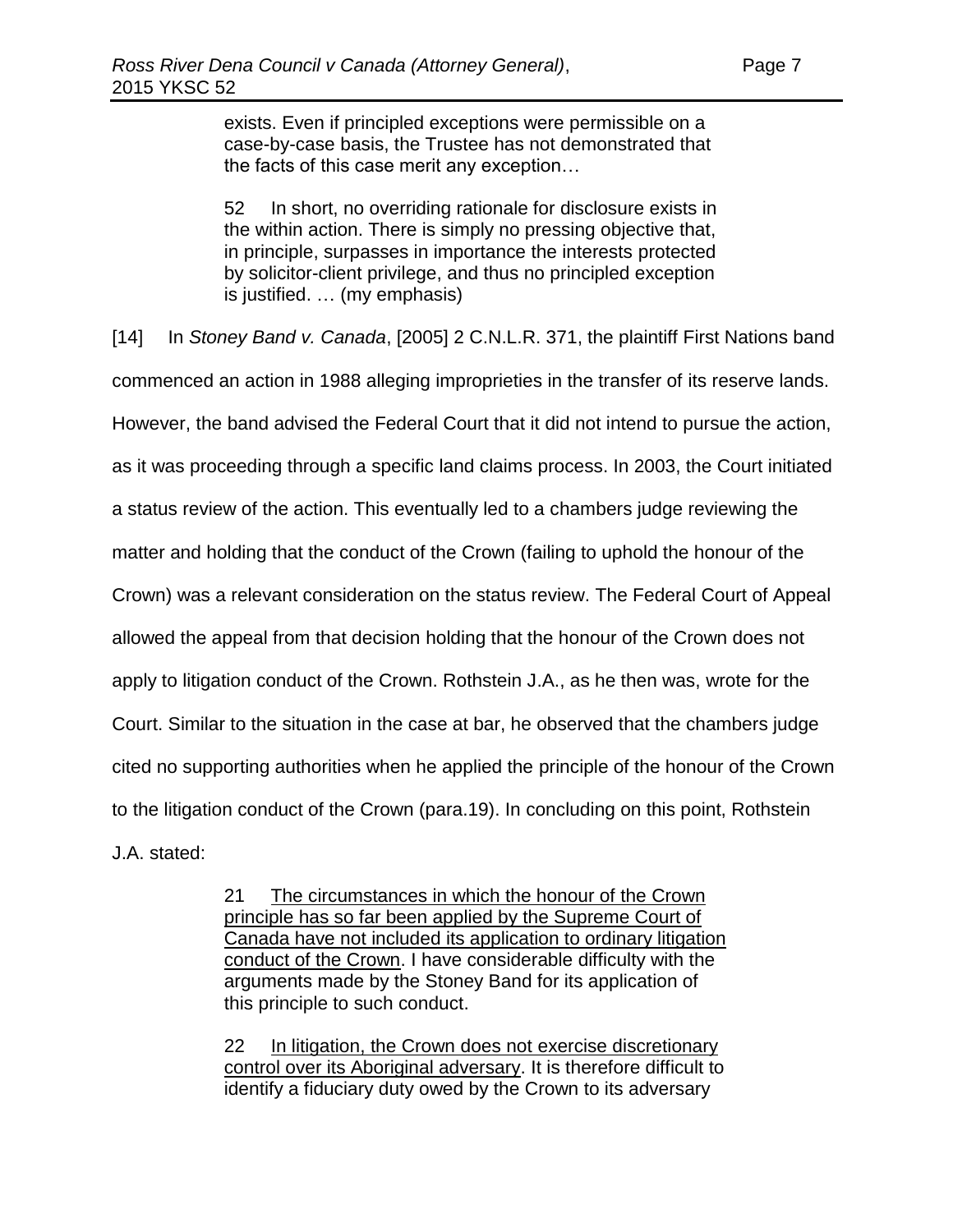in the conduct of litigation. It is true that an aspect of the claim against the Crown by the Stoney Band is based on an allegation of breach of fiduciary duty with respect to the surrender and disposition of reserve land. But even if such a fiduciary duty existed, that duty does not connote a trust relationship between the Crown and the Stoney Band in the conduct of litigation.

…

24 Focussing specifically on litigation practices, I find it impossible to conceive of how the conduct of one party to the litigation could be circumscribed by a fiduciary duty to the other. Litigation proceeds under well-defined court rules applicable to all parties. These rules define the procedural obligations of the parties. It seems to me that to impose an additional fiduciary obligation on one party would unfairly compromise that party in advancing or defending its position. That is simply an untenable proposition in the adversarial context of litigation. Even where a fiduciary relationship is conceded, the fiduciary must be entitled to rely on all defences available to it in the course of litigation.

25 The suggestion by the Band that the invoking of procedural defences by the Crown is inconsistent with the honour of the Crown appears to me to be contrary to existing Supreme Court of Canada jurisprudence. … (my emphasis)

The band's application for leave to appeal to the Supreme Court of Canada was

dismissed.

[15] RRDC's counsel attempted to distinguish *Stoney Band* because: (1) unlike the

case at bar, the honour of the Crown in *Stoney Band*, was not squarely pitted against

solicitor-client privilege; and (2) the factual context in the case at bar is unique, i.e. there

was an agreement between the parties that any settlement agreement, including the

UFA, which was not properly ratified, would be null and void.

[16] I reject the first argument. If ordinary "procedural defences" are available to the

Crown in litigation with an Aboriginal adversary, then surely such a fundamentally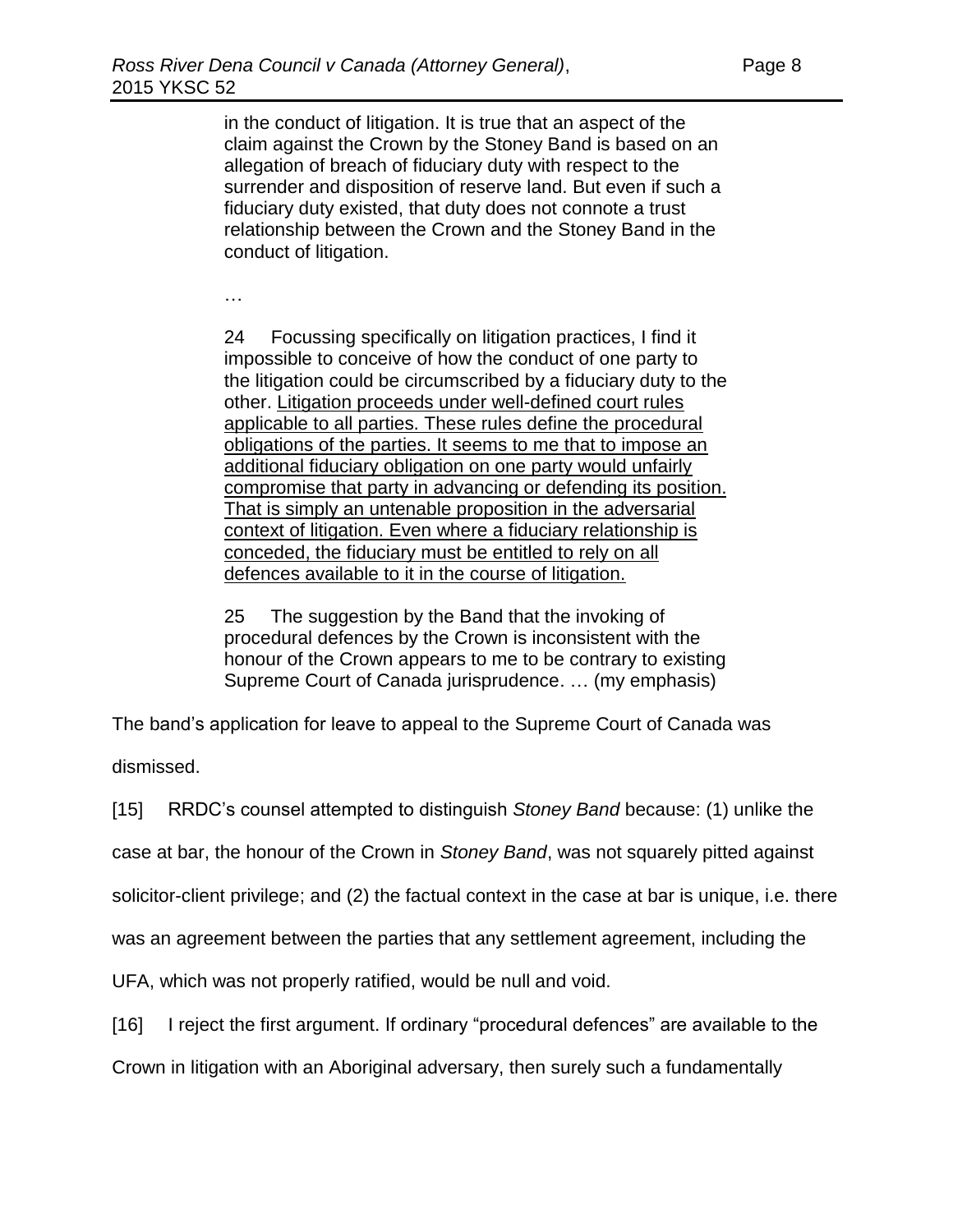important doctrine to our judicial system as solicitor-client privilege must also be available to the Crown. As for the second argument, I regret to say that I simply did not understand it.

[17] In my view, *Stoney Band*, is on all fours with the case at bar and is sufficient justification for dismissing RRDC's application for production of the Burnett memo. To hold otherwise, as RRDC urges, would result in the "untenable" situation alluded to in *Stoney Band*, i.e. whenever the Crown is involved in litigation with a First Nation, it would be prevented from relying on solicitor-client privilege to protect confidential information exchanged between government lawyers and client departments for the purpose of providing legal advice.

[18] I also disagree with the submission of RRDC's counsel that Canada is asking this Court to accept the novel proposition that the law of privilege in Canada permits the Crown to hide behind the doctrine of solicitor-client privilege in order to prevent the disclosure of evidence of dishonourable conduct on the part of the Crown with respect to the alleged ratification of the UFA. First, it is RRDC which is putting forward the novel proposition that the honour of the Crown will always trump solicitor-client privilege whenever the two doctrines are pitted one against the other. Second, the submission is unfounded, inappropriate and speculative. It is difficult to understand how RRDC's counsel can suggest that the content of the Burnett memo is likely to provide evidence of dishonourable conduct when he has never seen the document.

[19] Lastly, the submission by RRDC's counsel that a constitutional principle such as the honour of the Crown must always trump a common law doctrine such as solicitorclient privilege is belied by the manner in which the Supreme Court of Canada dealt with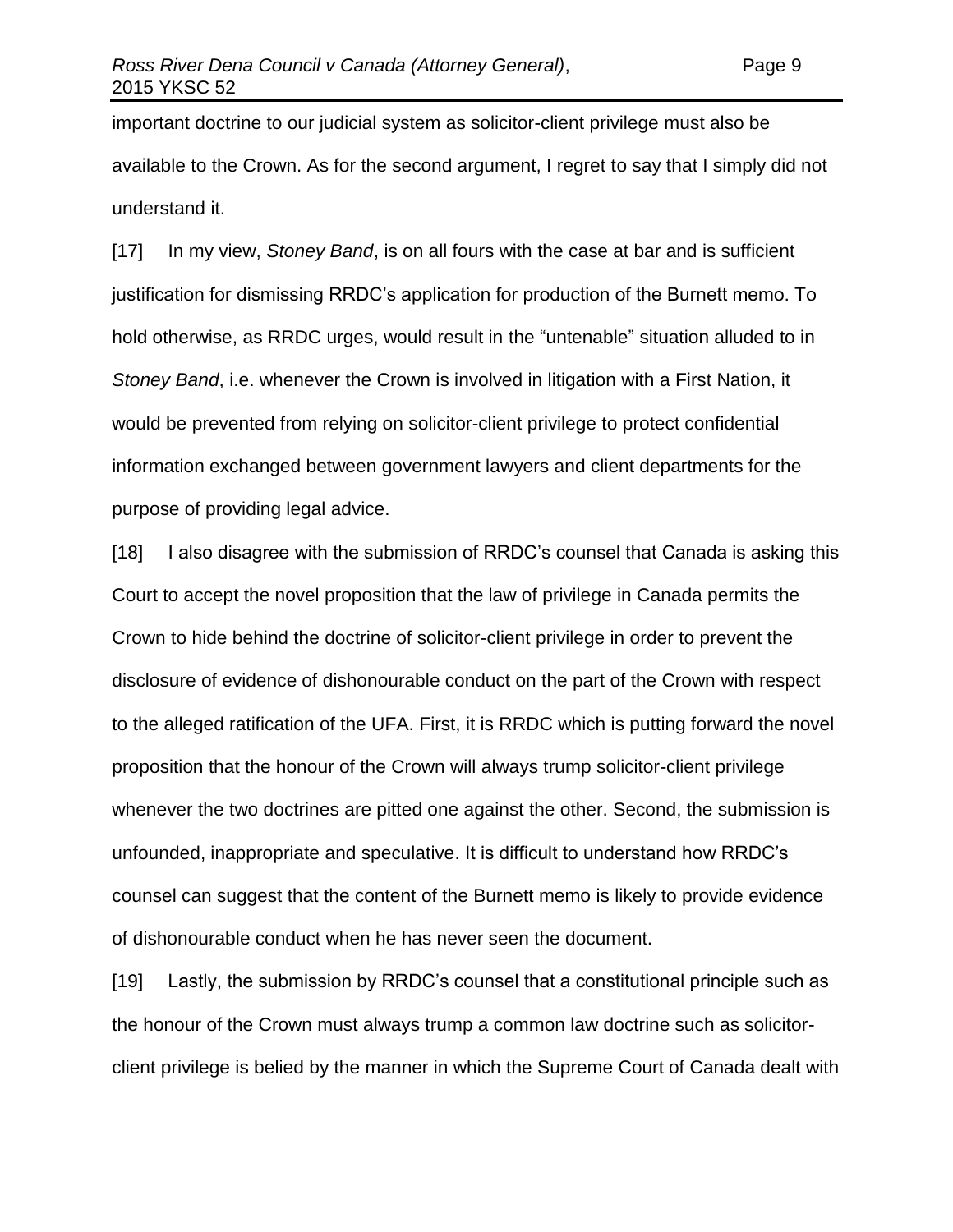this issue in *McClure*, cited above. In *McClure*, the clash was between solicitor-client privilege and the constitutional principle that a person accused of a criminal offence is entitled to make full answer and defence. McClure was a teacher charged with sexual offences against a number of former students. J.C. learned of this and brought a civil action against McClure alleging other incidents of sexual touching by him. McClure sought production of J.C.'s civil litigation file to determine the nature of the allegations and to explore whether he had a motive to fabricate or exaggerate the incidents of abuse. The trial judge ordered production of J.C.'s file and granted McClure access to it. That order was stayed pending appeal and was ultimately set aside by the Supreme Court of Canada, holding that the "innocence at stake" exception to solicitor-client privilege was not made out by the accused. In coming to that conclusion, Major J. made several comments about the balancing of full answer and defence and solicitor-client privilege, and confirmed that the constitutional principle does not always outweigh the privilege:

> 38 While solicitor-client privilege is almost absolute, the question here is whether the privilege should be set aside to permit the accused his right to full answer and defence by permitting him access to a complainant's civil litigation file. It is agreed that the file in this case qualifies for solicitor-client privilege. The solicitor-client privilege and the accused's *Charter* right to full answer and defence are both protected by law. Which prevails when they clash?

…

40 Rules and privileges will yield to the *Charter* guarantee of a fair trial where they stand in the way of an innocent person establishing his or her innocence…. Our system will not tolerate conviction of the innocent. However, an accused's right to make full answer and defence in our system, while broad, is understandably not perfect. Section 7 of the *Charter* entitles an accused to a fair hearing but not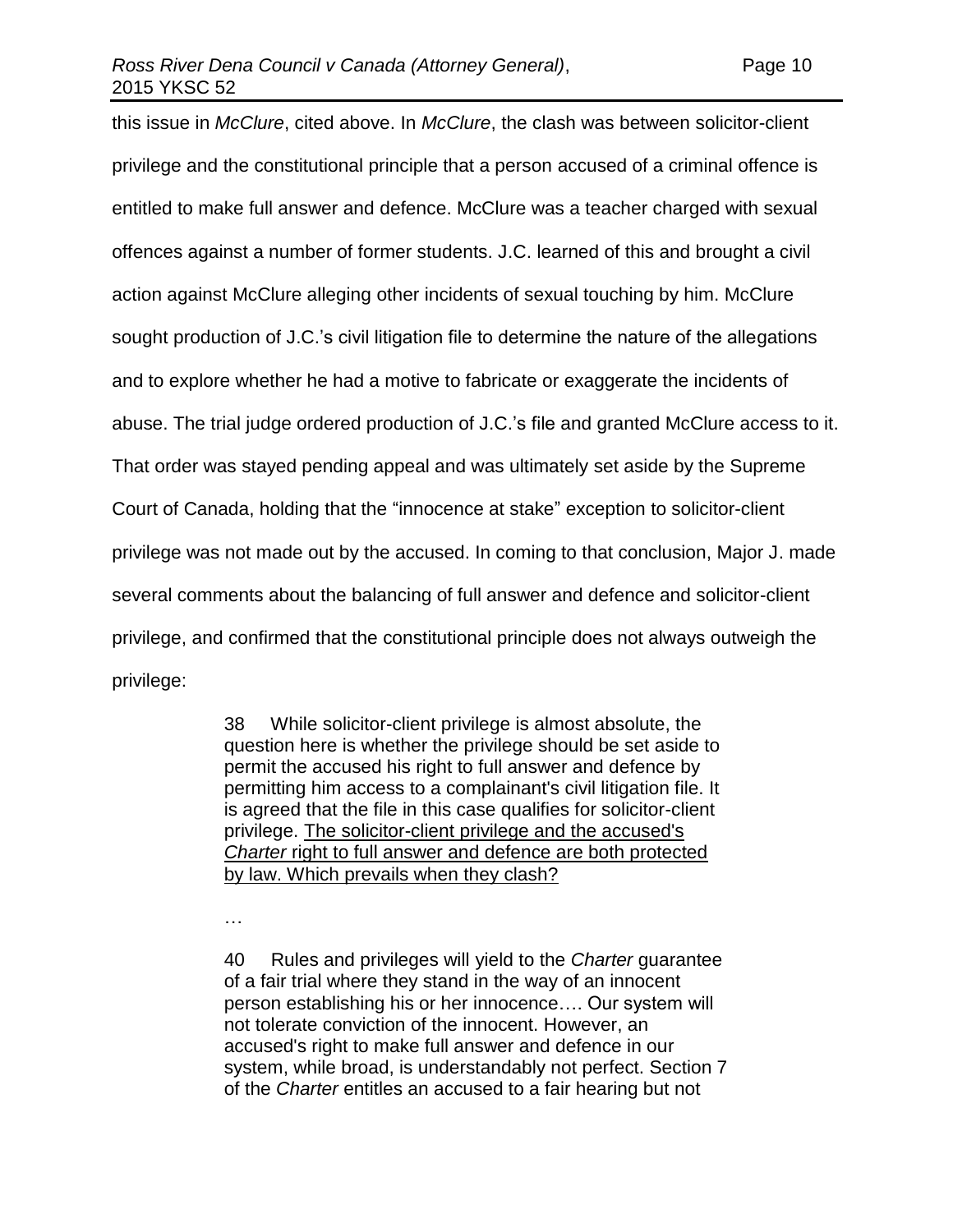always to the most favourable procedures that could possibly be imagined (see *R. v. Lyons*, [\[1987\] 2 S.C.R. 309,](http://www.lexisnexis.com/ca/legal/search/runRemoteLink.do?A=0.5036266464418162&bct=A&service=citation&risb=21_T22998692392&langcountry=CA&linkInfo=F%23CA%23SCR%23vol%252%25sel1%251987%25page%25309%25year%251987%25sel2%252%25) per La Forest J., at p. 362).

41 Solicitor-client privilege and the right to make full answer and defence are principles of fundamental justice. The right of an accused to full answer and defence is personal to him or her and engages the right to life, liberty, security of the person and the right of the innocent not to be convicted. Solicitor-client privilege while also personal is broader and is important to the administration of justice as a whole. It exists whether or not there is the immediacy of a trial or of a client seeking advice.

42 The importance of both of these rights means that neither can always prevail. In some limited circumstances, the solicitor-client privilege may yield to allow an accused to make full answer and defence….(my emphasis)

## *Cross-examination of Ms. Borgford*

[20] Rule 29(7) of the *Rules of Court* provides:

Where a person to whom interrogatories have been directed answers any of them insufficiently, the court may require the person to make a further answer either by affidavit or on oral examination. (my emphasis)

[21] I am informed by RRDC's counsel that Ms. Borgford has sworn three affidavits in this action: the first on February 28, 2011; the second on August 29, 2011; and the third on September 27, 2013. I understand that Ms. Borgford was, at the time she swore the affidavits, the Acting Regional Director General of the Department of Indian Affairs and Northern Development Canada. On November 17, 2010, RRDC's counsel wrote to Canada's counsel, enclosing interrogatories which he expected would be answered by Ms. Borgford. He suggested in that letter that counsel may want to inform Ms. Borgford that if her answers to RRDC's questions were "insufficient", then he would almost certainly seek leave under Rule 29(7) to conduct an oral examination of her. The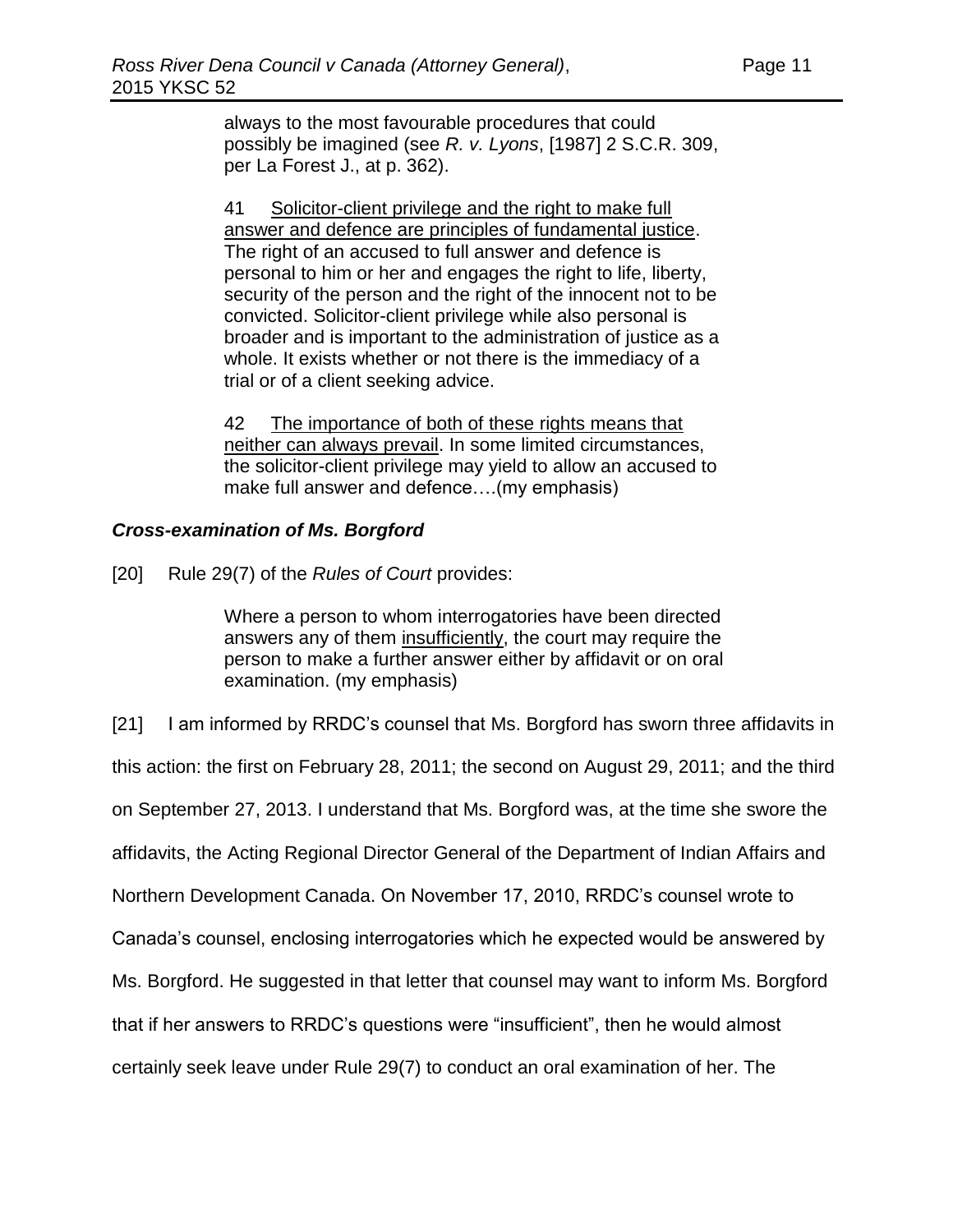answers to the interrogatories were provided in the three affidavits noted immediately above.

[22] As I understand it, in the summer of 2015, counsel exchanged correspondence and emails regarding the intention of RRDC's counsel to cross-examine Ms. Borgford on her affidavits. In particular, he indicated that he wanted to ask questions about her answers surrounding the issue of the UFA ratification. Canada did not expressly oppose this cross-examination, but wanted RRDC's counsel to identify the particular paragraphs he was concerned about. RRDC's counsel declined to provide that information.

[23] In his reply outline, and at the hearing of this application, RRDC's counsel confirmed that the "insufficiency" of Ms. Borgford's answers has to do with her failure to indicate whether she was answering on the basis of personal knowledge or information and belief and, if the latter, the source of that information and belief. I accept this as a legitimate reason for allowing the oral examination.

[24] RRDC's counsel also indicated at the hearing that he may wish to ask Ms. Borgford questions about perceived inconsistencies between Ms. Borgford's answers regarding meetings on June 7, 1989 and October 25, 1991, and whether UFA ratification was discussed and/or agreed to at either or both of those meetings. RRDC's counsel pointed to a perceived inconsistency between Ms. Borgford's answers in this regard and the affidavit of another of Canada's employees, Joe Leask, sworn on November 12, 2008, in Federal Court action T-1749-99, which is presently stayed.

[25] Canada's counsel at the hearing indicated that Canada had no particular opposition to the oral examination, but once again wanted to know in advance the areas in which Ms. Borgford would be questioned about. Counsel's concern here is that the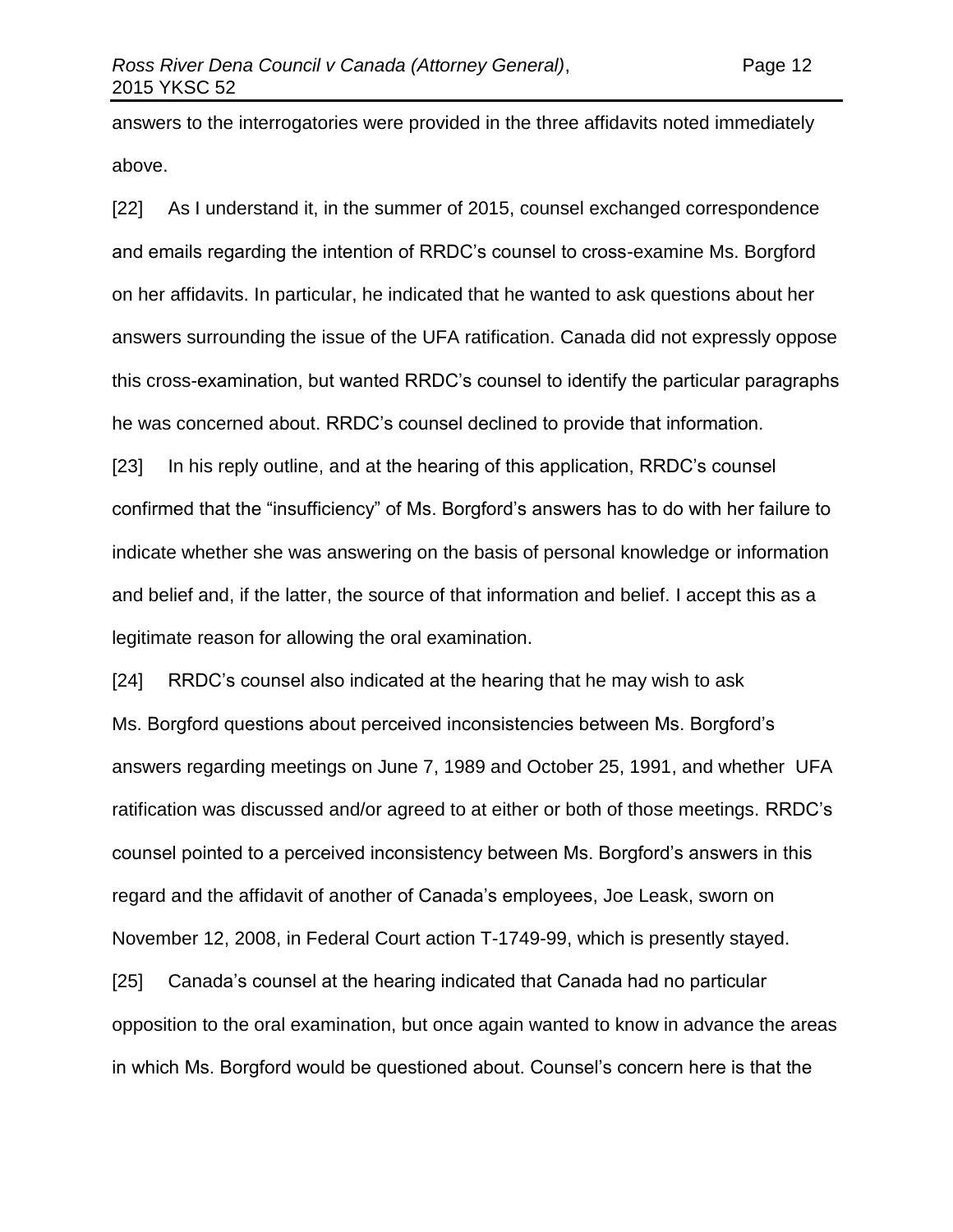interrogatories covered a very broad range of topics and it would be helpful to know the areas of questioning in advance in order to better prepare Ms. Borgford for the examination.

[26] I accept that Canada's counsel has a reasonable concern here. However, no case authorities were provided in support of the proposition that RRDC's counsel has an obligation to give advance notice of the areas of questioning he intends to pursue. Further, it may be unfair to restrict RRDC's counsel in advance from only pursuing particular areas of questioning. As often happens in cross-examination, one answer can lead to a previously unthought-of question, and so on. Further, there is nothing to prevent Canada's counsel from objecting to particular questions on the affidavits, if they think the questions have already been sufficiently answered, are irrelevant or otherwise improper, much as they might do in an ordinary examination for discovery.

[27] Canada's counsel also objected to the intention of RRDC's counsel to crossexamine Ms. Borgford on the Joe Leask affidavit, on the basis that it ought to be subject to the "implied undertaking" common-law rule recognized by this Court in *Charlie v. Yukon (Chief Corner)*, 2010 YKSC 39, at paras. 22 to 24, and also codified in Rule 26 of our *Rules of Court*. The rule generally is that both documentary and oral information obtained on in the pre-trial discovery process in one proceeding is subject to an implied undertaking that it will be not used for in other proceeding or for any other purpose. I dismiss Canada's objection for two reasons. First, if Rule 26 applies at all, then sub-rule 26(6) creates an exception where the purpose of using evidence obtained in one proceeding, or information from such evidence, is to impeach the testimony of a witness in another proceeding. As I said earlier, RRDC's counsel suggests there is an